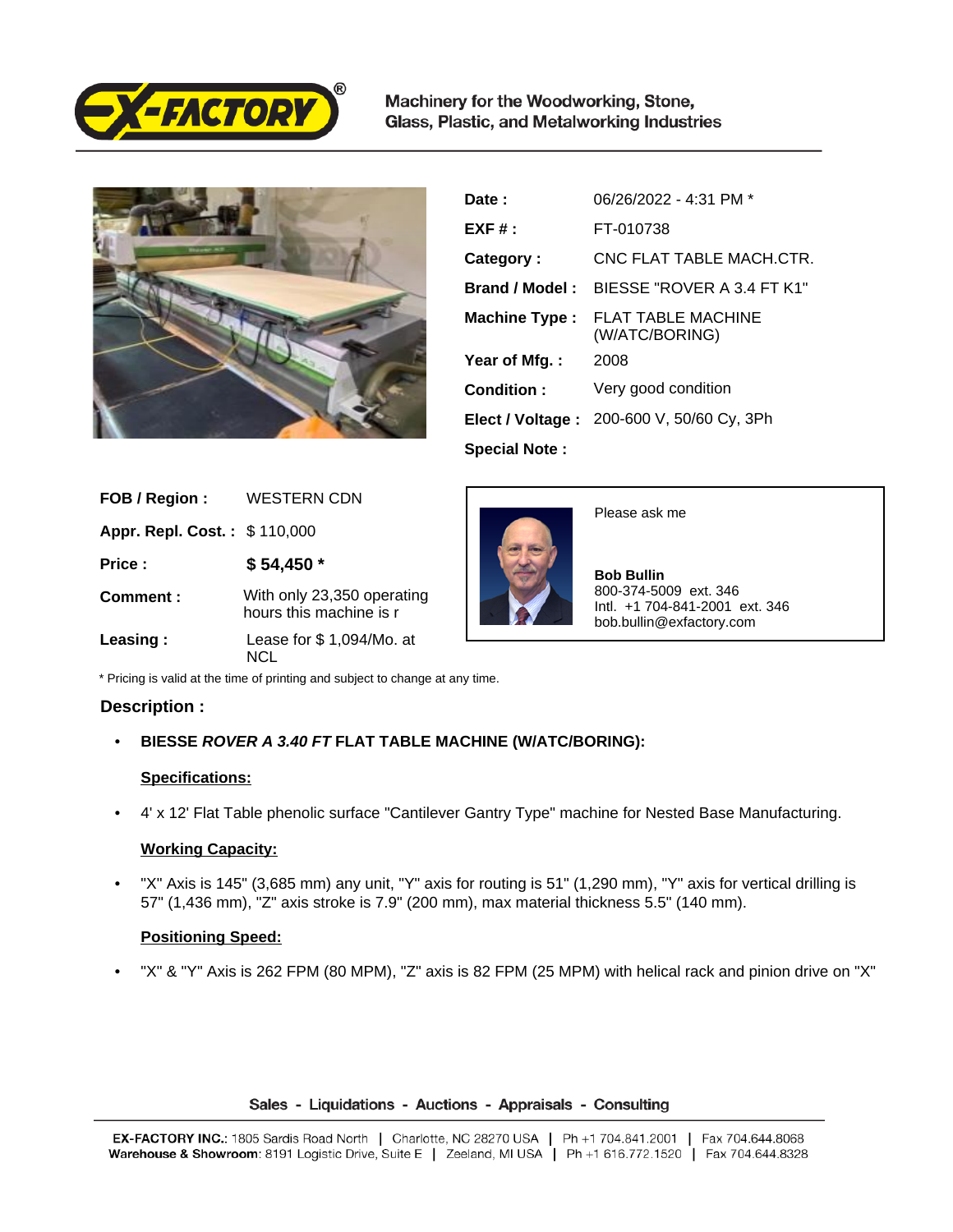

Axis & ball screw in "Y" & "Z" Axis.

# **Work Table:**

- Flat table designed for "Nested Base Manufacturing", (1) independent working areas; (4) External pop-up reference pins with (1) on the side, (3) on the back of the table.
- Prepared for (optional) "quick fit" vacuum outlets for optional clamping of small or awkward shaped parts; each work zone with (1) "quick connect" vacuum outlet for custom vacuum fixtures.

# **Boring Unit:**

- 4 HP (3.2kW) Variable speed up to 6,000 RPM motor; BH 21 L Boring Head with (18) Independent vertical boring spindles with (7) spindles in "X" axis & (7) spindles in "Y" axis.
- (4) Horizontal spindles with  $(1+1)$  in "X" axis &  $(1+1)$  in "Y" axis.

### **Machining:**

- (1) 16.1 HP (12 kW) with HSK F63 adaptor, 14 kW inverter 1,000 24,000 RPM with max. torque from 12,000 - 24,000 RPM.
- (1) 10-Position ATC automatic tool changer.

#### **Operator & Machine Control:**

• PC front end with Biesse "XP600" + "BiesseWORKS" + Windows "XP" operating system; 15" color monitor, international keyboard, soft touch keypad & industrial mouse, RS-232 serial port; (1) 1.44MB & CD ROM disk drive.

**BiesseWORKS** is an easy operating system for real-time multitask processing; programs can be transferred via diskette or downloading by wire is possible;

• Components are housed in 1,500 W air conditioner control cabinet for constant temperature control & dustfree environment.

Sales - Liquidations - Auctions - Appraisals - Consulting